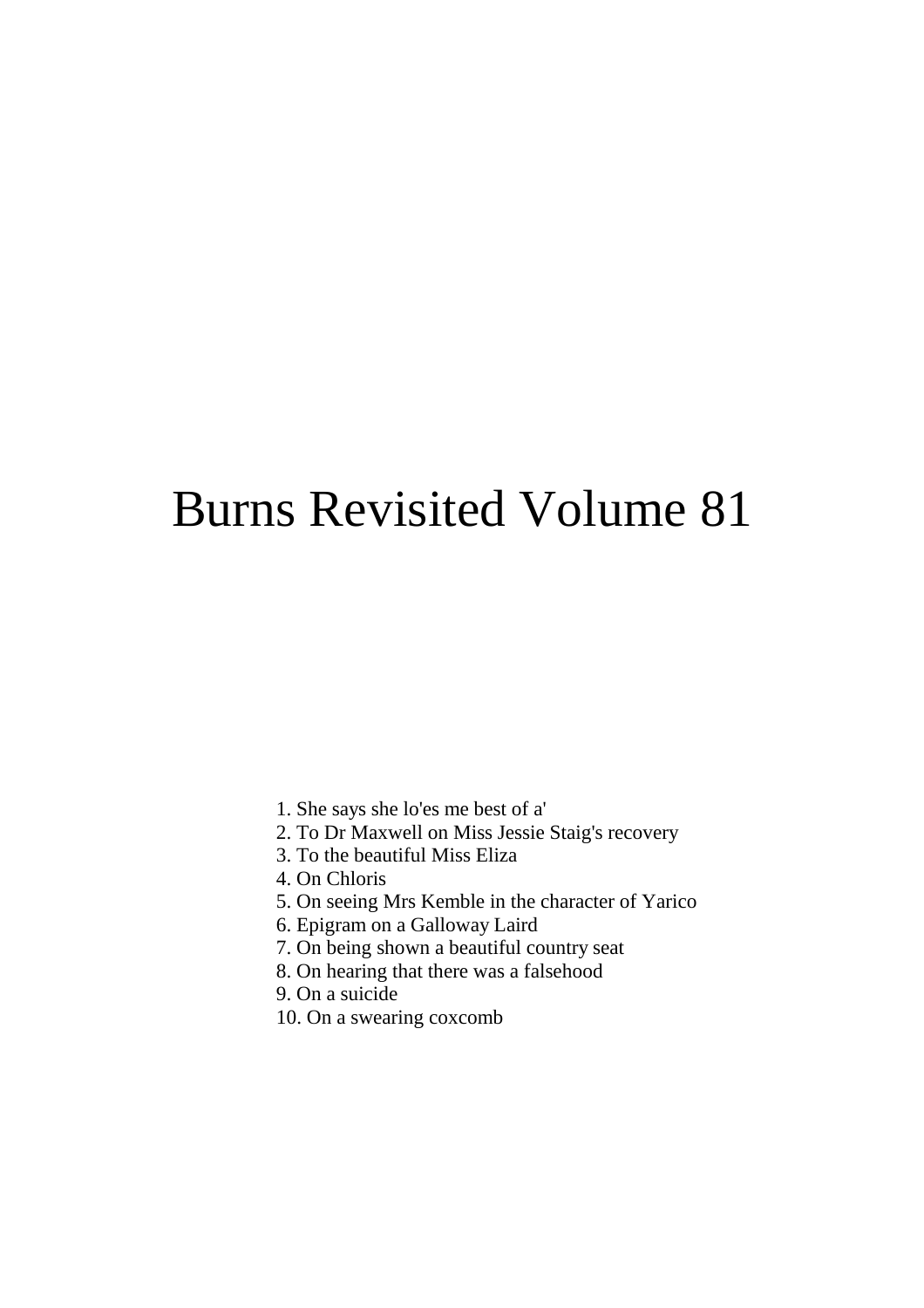#### She says she lo'es me best of a'



#### **Verse 2**

Like harmony her motion Her pretty ancle is a spy Betraying fair proportion Wad make a saint forget the sky Sae warming sae charming Her fautless form and gracefu' air Ilk feature auld Nature Declar'd that she could do nae mair Hers are the willing chains o' love By conquering Beauty's sovereign law And still my Chloris' dearest charm She says she lo'es me best of a'

#### **Verse 3**

Let others love the city And gaudy shew at sunny noon Gie me the lonely valley The dewy eve and rising moon Fair beaming and streaming Her silver light the boughs amang While falling recalling The amorous thrush concludes his sang There dearest Chloris wilt thou rove By wimpling burn and leafy shaw And hear my vows o' truth and love And say thou lo'es me best of a'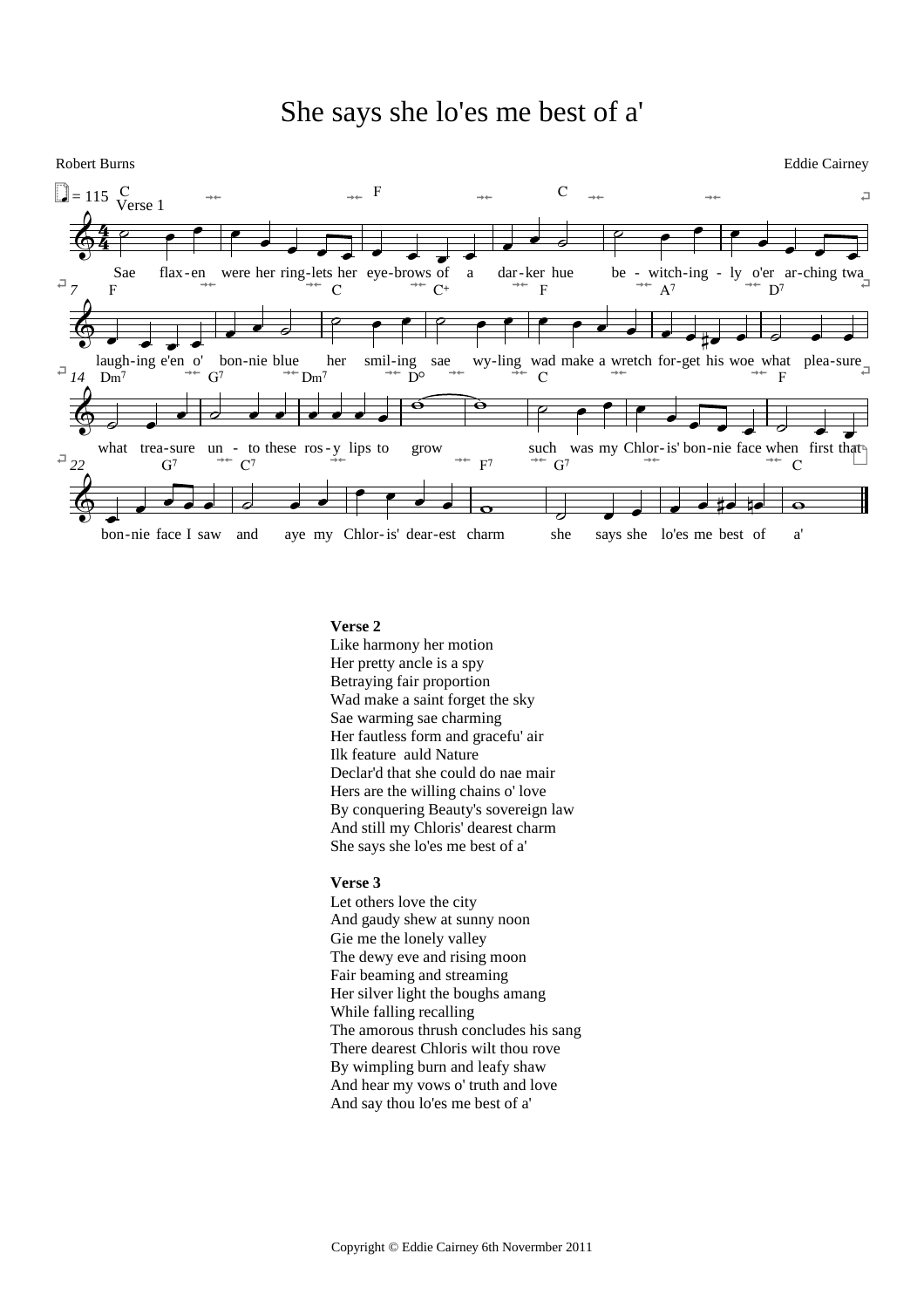### To Dr Maxwell

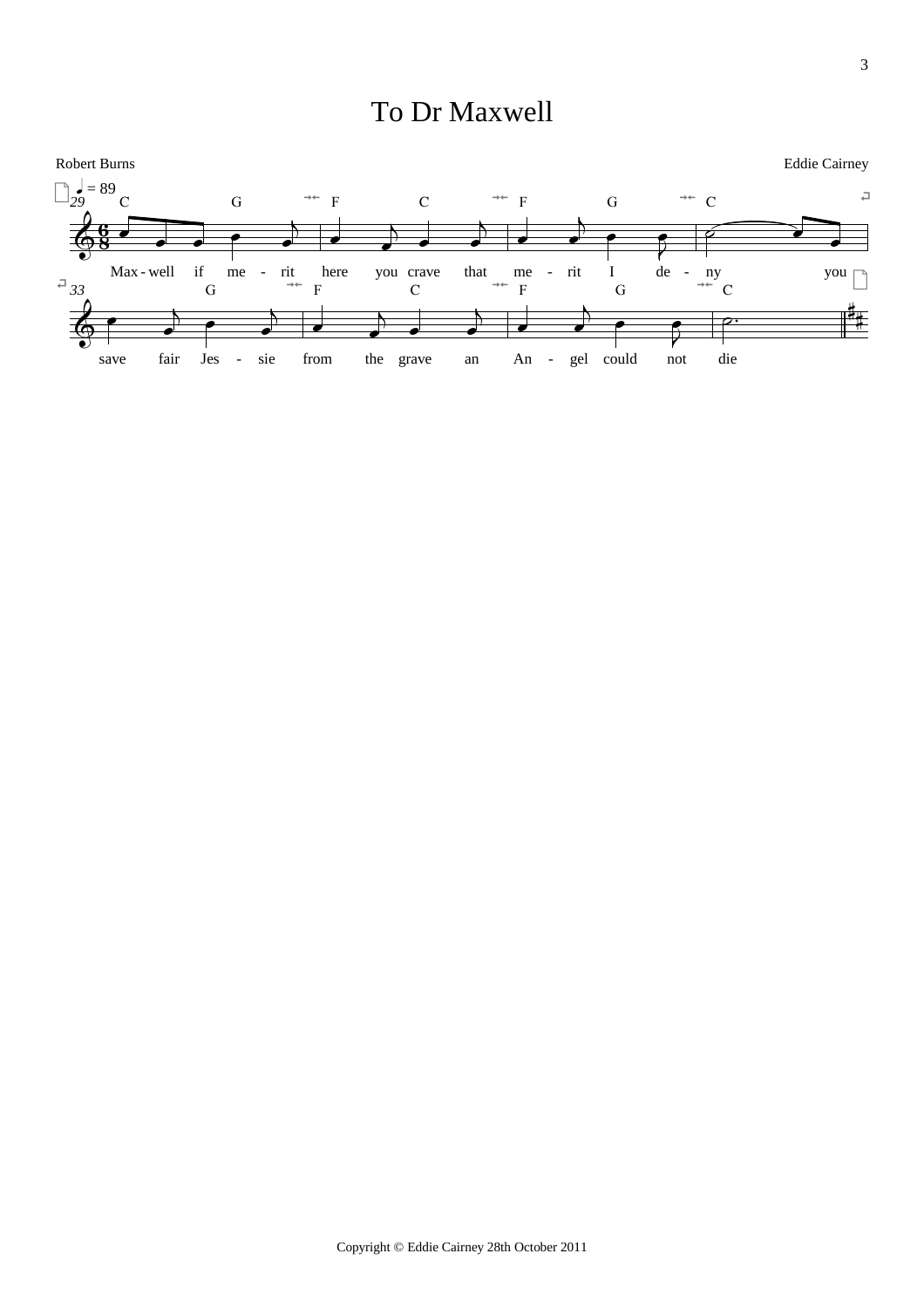### To the beautiful Miss Eliza

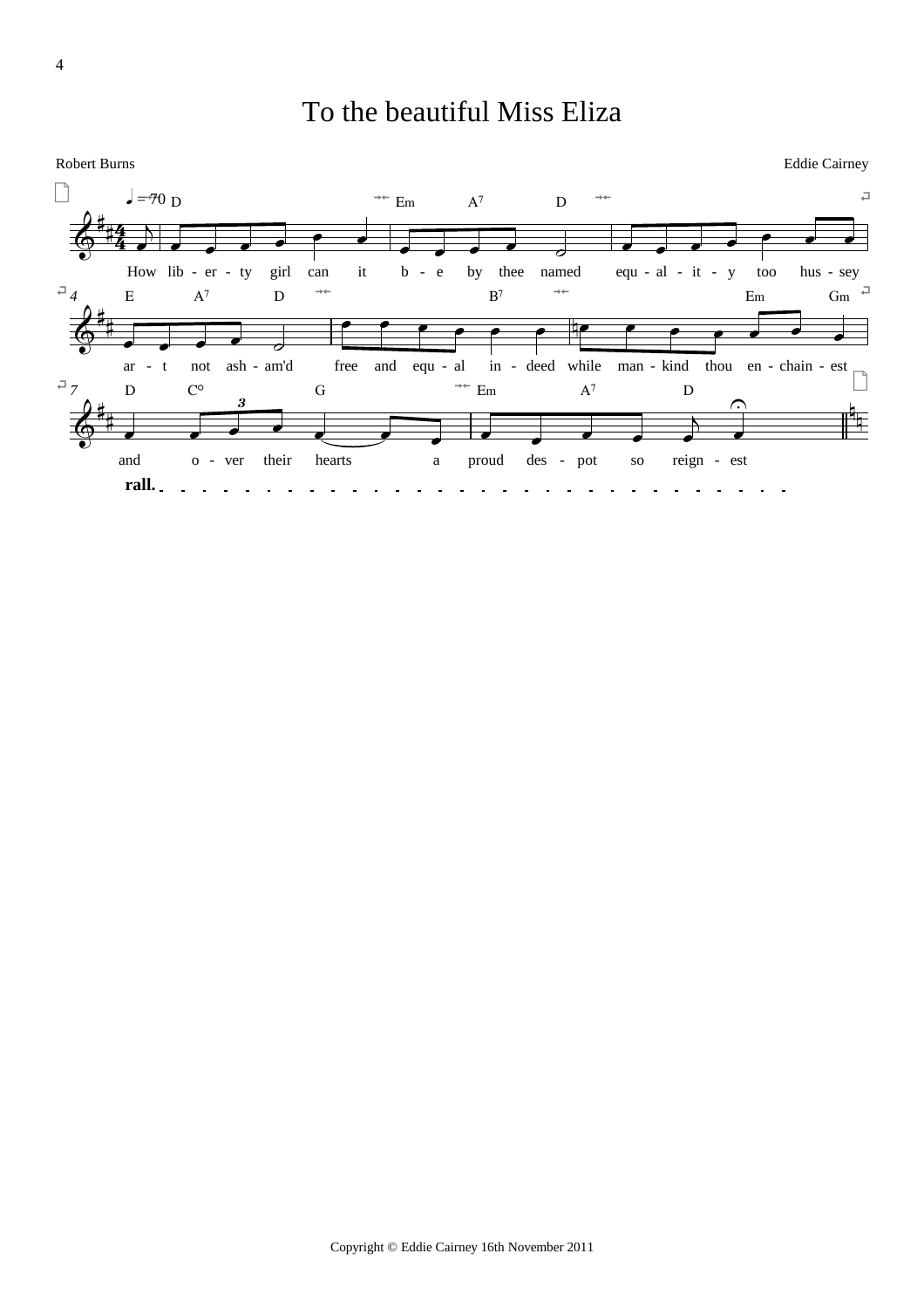#### On Chloris

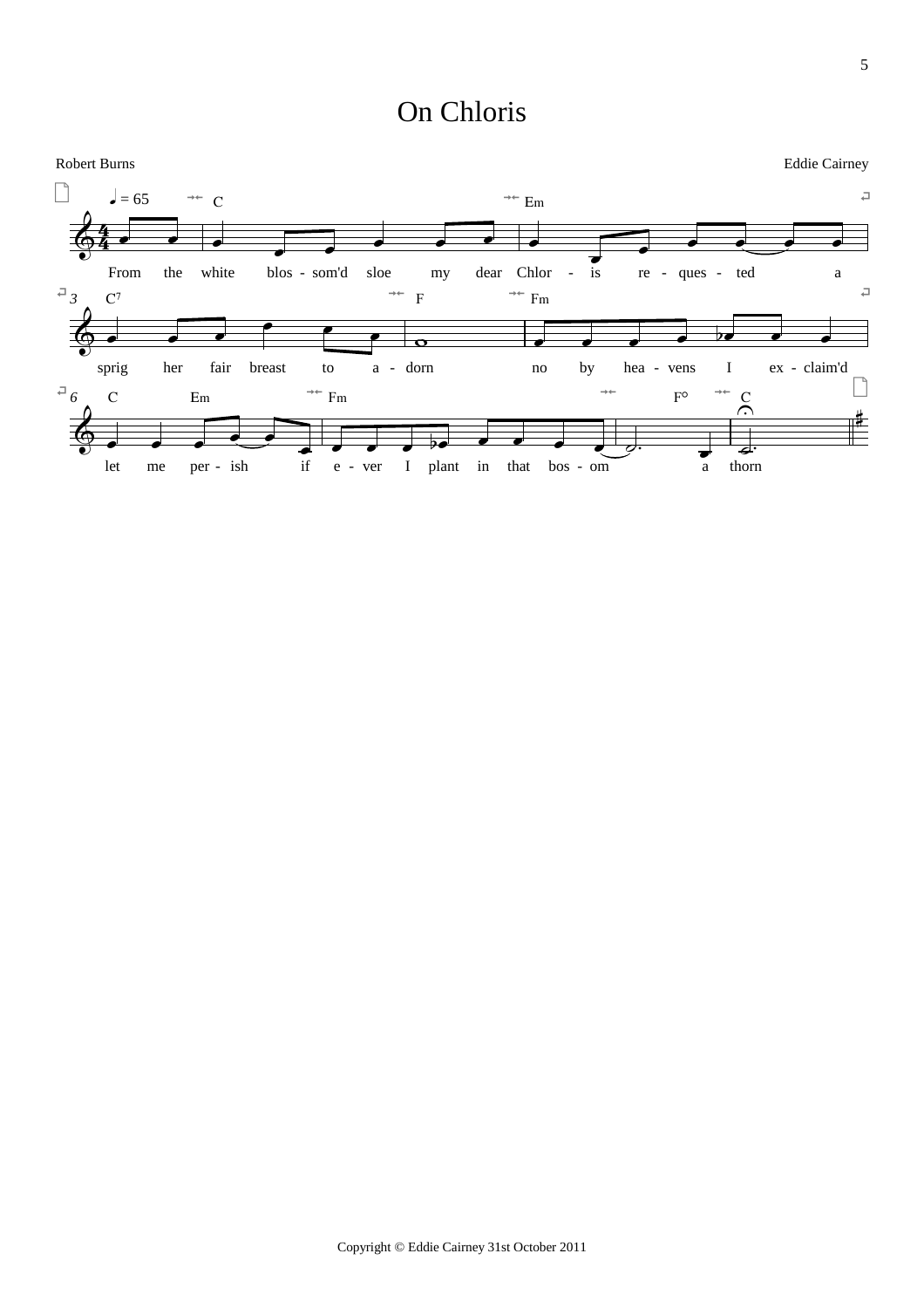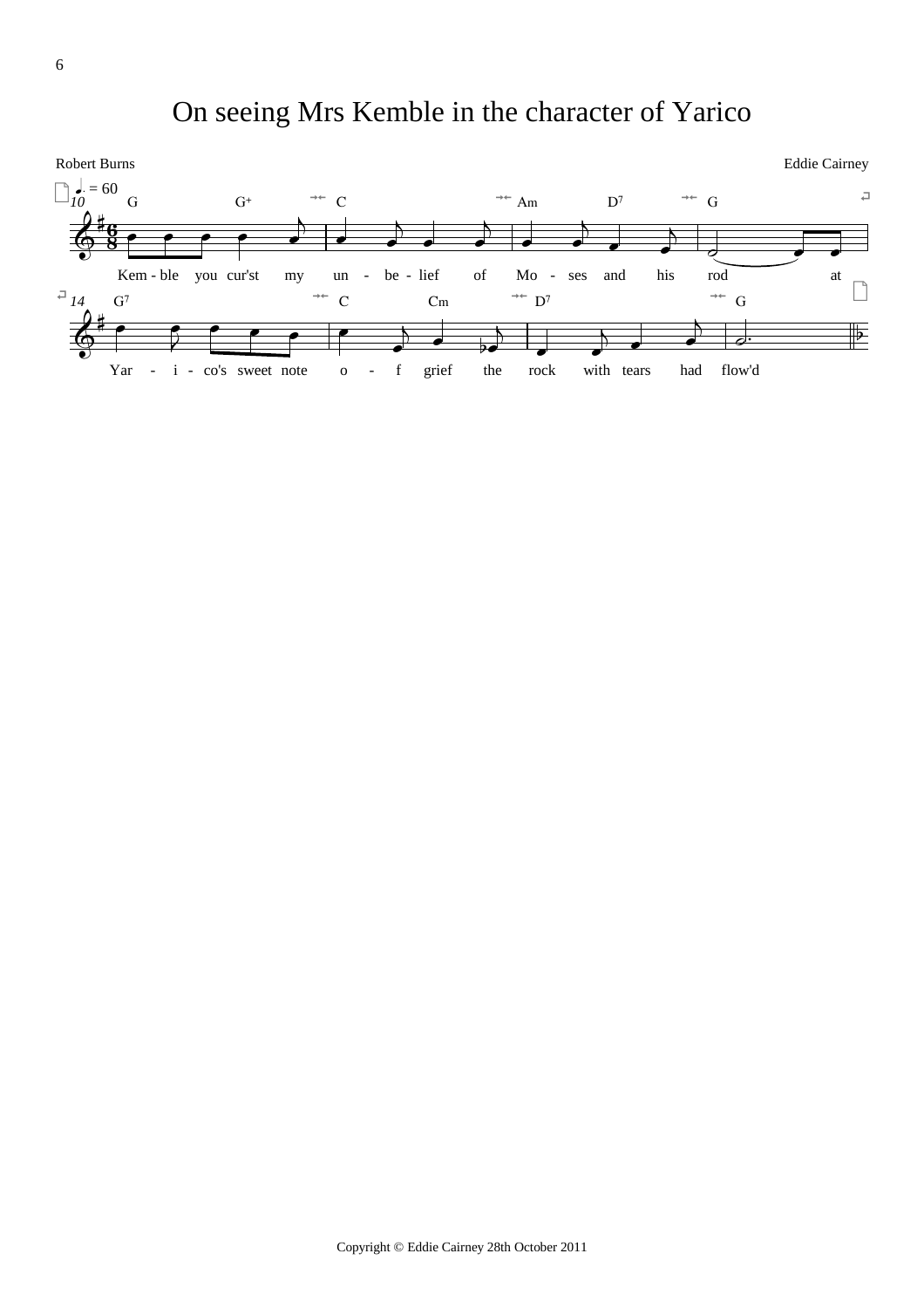#### Epigram on a Galloway laird

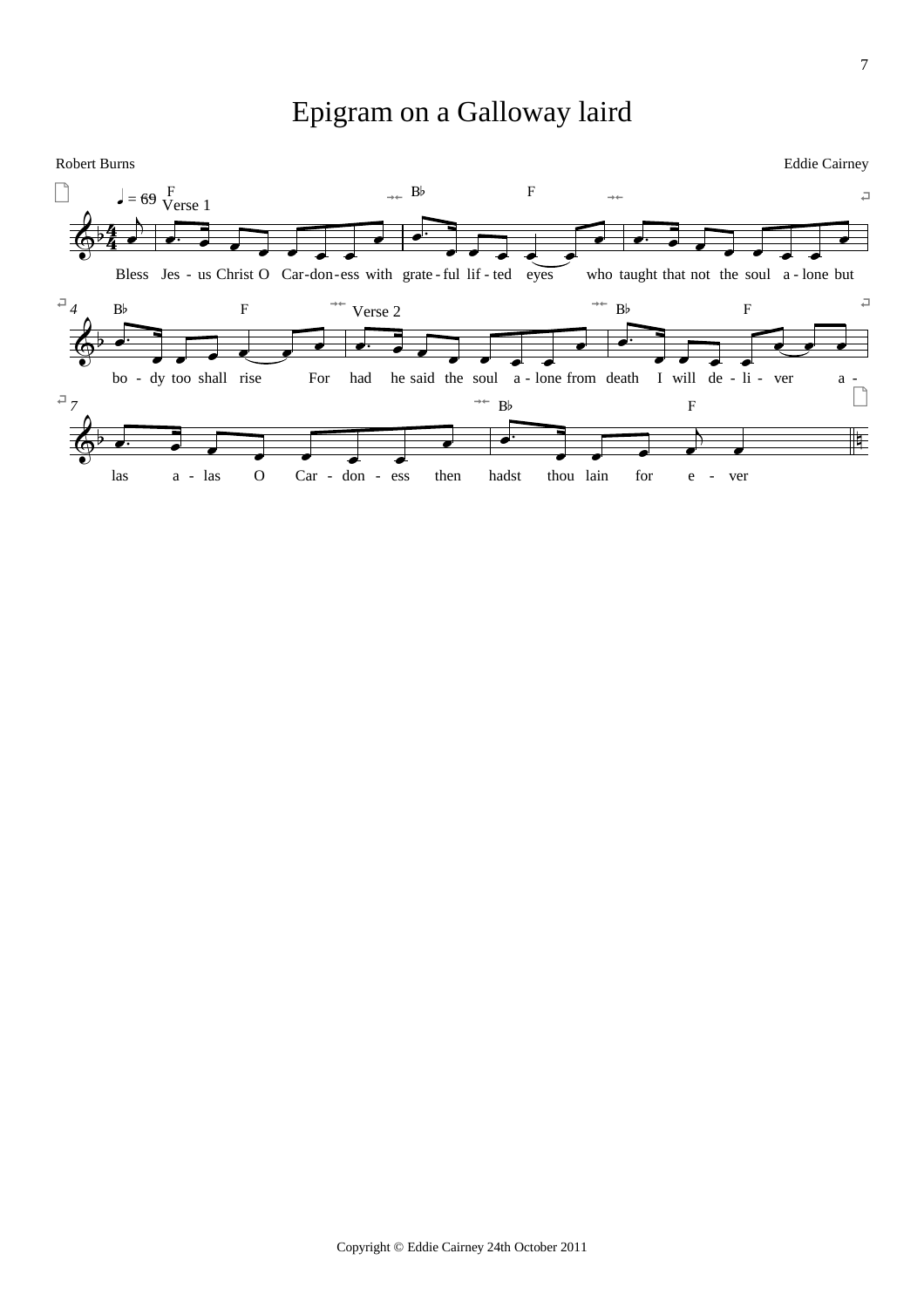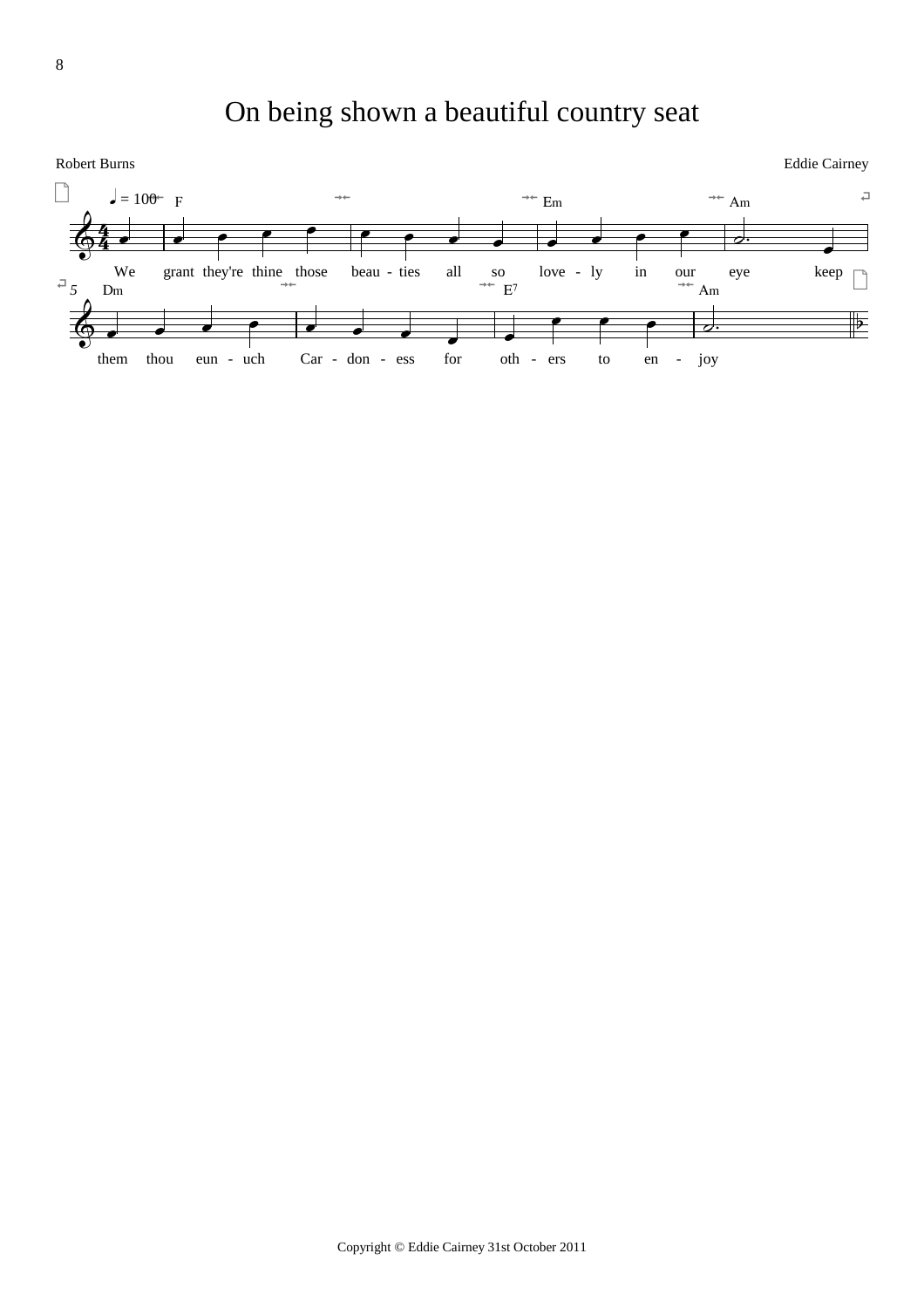## On hearing that there was falsehood

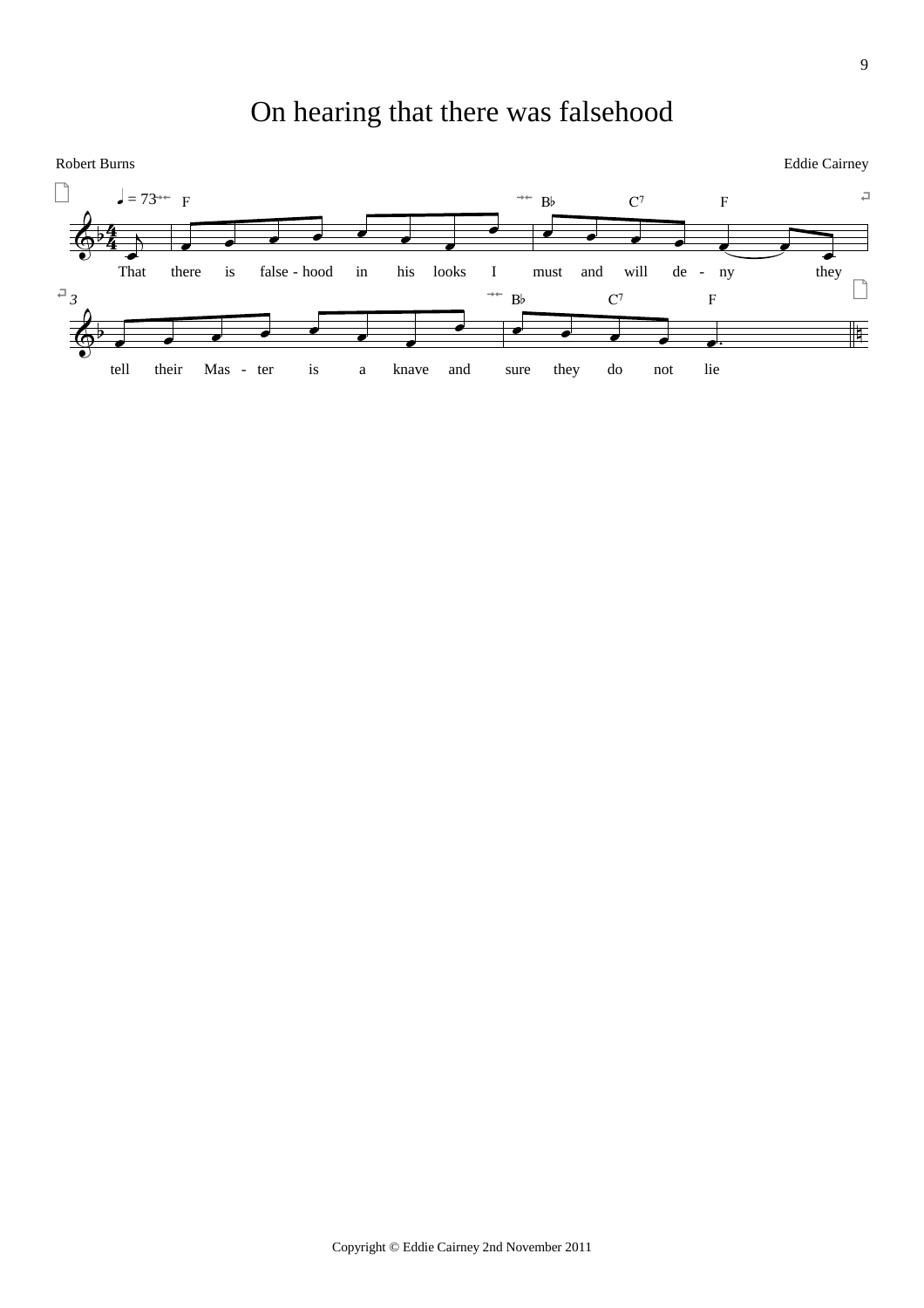On a suicide